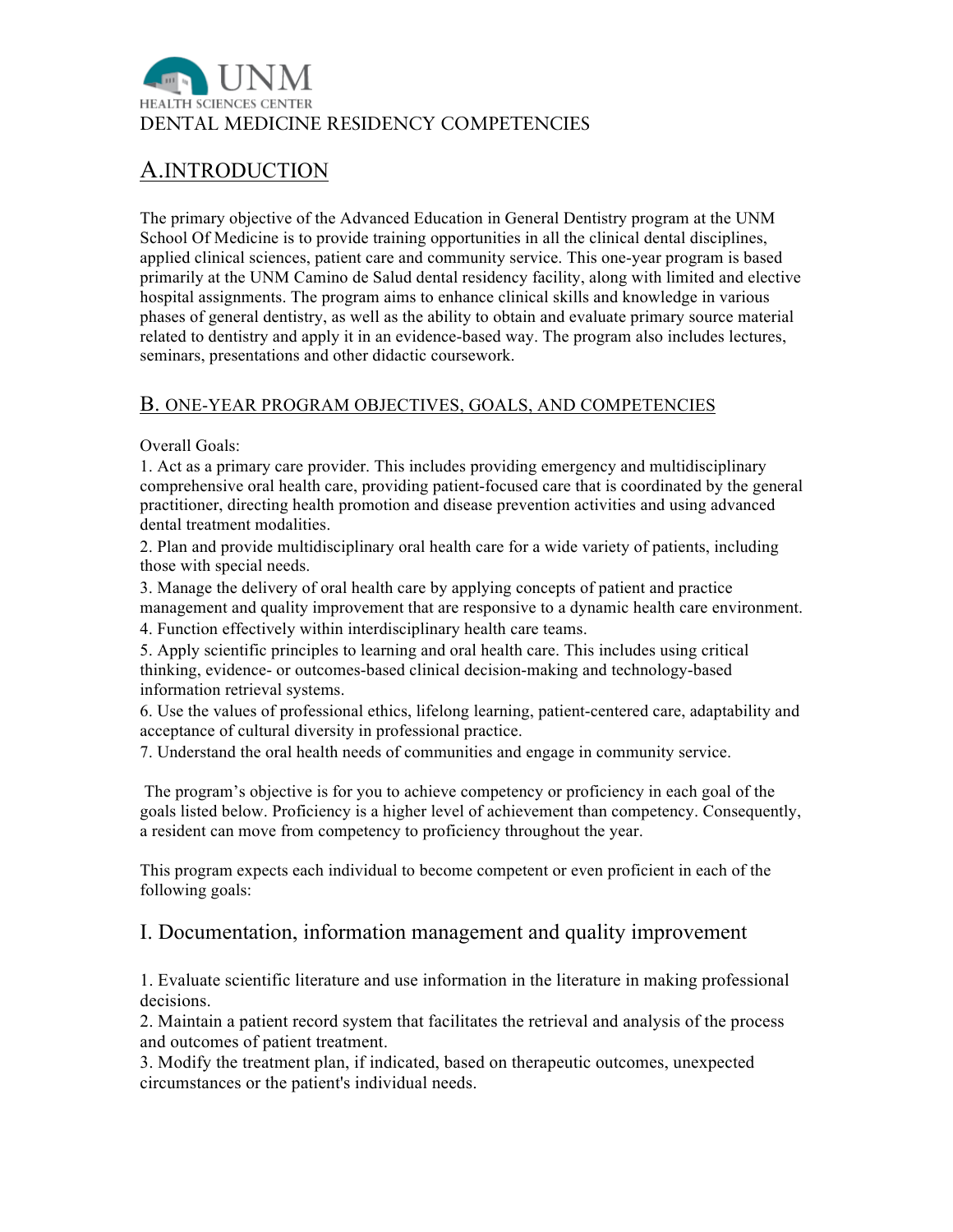# II. Hard and Soft Tissue Surgery, and Hospital Protocol

4. Perform surgical and non-surgical extraction of erupted teeth.

5. Perform uncomplicated pre-prosthetic surgery.

6. Perform biopsies of oral tissues.

7. Recognize and manage surgical emergencies and complications of intraoral surgical treatment.

8. Extract uncomplicated impacted wisdom teeth.

9. Diagnose and manage common oral pathological abnormalities.

10. Provide dental treatment in the operating room.

#### III. Medical risk assessment

11. Select and use assessment techniques to arrive at a differential, provisional and definitive diagnosis for patients with complex needs.

12. Treat patients with a broad variety of acute and chronic systemic disorders and social difficulties, including patients with special needs.

#### IV. Planning and providing multidisciplinary culturally appropriate comprehensive care

13. Integrate multiple disciplines into an individualized, comprehensive, sequenced treatment plan using diagnostic, risk management and prognostic information for patients with complex needs.

14. Develop and carry out dental treatment plans for special needs patients in a manner that considers and integrates those patients' medical, psychological and social needs.

15. Provide dental care as part of an inter-professional health care team.

16. Diagnosis and manage oral manifestations of systemic disease.

17. Integrate culturally appropriate modalities in the comprehensive treatment plan.

#### V. Obtain informed consent

18. Explain and discuss with patients, parents or guardians, findings, diagnoses, treatment options, realistic treatment expectations, patient responsibilities, time requirements, sequence of treatment, estimated fees and payment responsibilities, in order to establish therapeutic alliance between the care provider and the patient and/or parent or guardian.

#### VI. Pediatric Dentistry

19. Perform pediatric pulpal therapy.

20. Restore intra- and extra-coronal defects in primary dentition.

21. Perform uncomplicated surgical procedures on pediatric patients.

22. Use pharmacologic and non-pharmacologic behavior management skills with pediatric patients.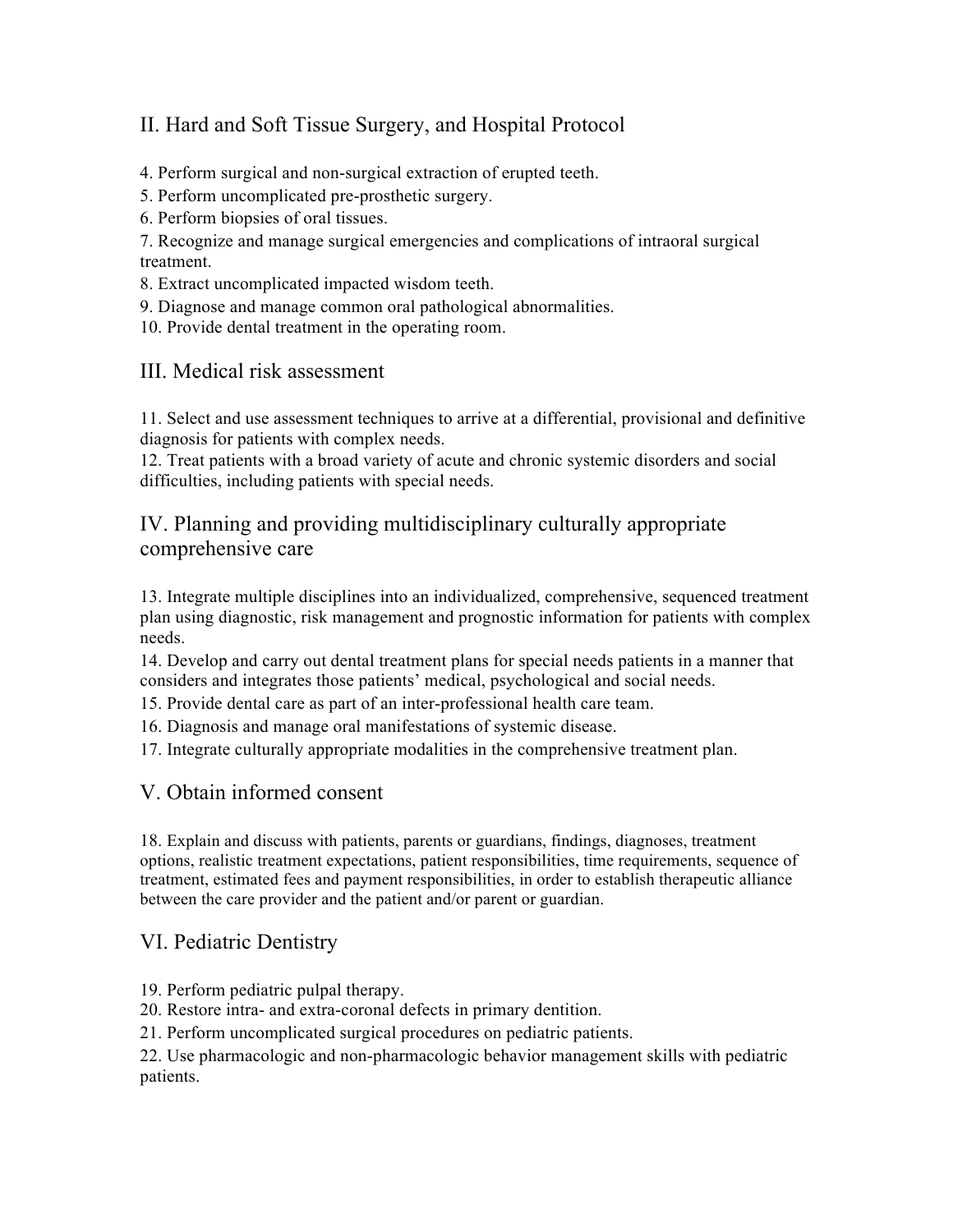#### VII. Periodontal Therapy

23. Diagnose periodontal disease demonstrating periodontal examination and using radiographs.

24. Treat and manage mild and moderate periodontal disease, including non-surgical and surgical techniques.

25. Recognize and manage periodontal emergencies and complications of periodontal treatment.

26. Evaluate the results of periodontal treatment and establish and monitor a periodontal maintenance program.

## VIII. Practice management and professional development

27. Function as a patient's primary oral health care provider.

28. Treat patients efficiently in a dental practice setting

29. Use and implement accepted sterilization, disinfection, universal precautions and occupational hazard prevention procedures in the practice of dentistry.

30. Practice and promote the principles of jurisprudence and ethics in the practice of dentistry and in relationships with patients, personnel and colleagues.

31. Provide patient care by working effectively with allied dental personnel including performing sit down, fourhanded dentistry.

## IX. Promoting oral and systemic health and disease prevention

32. Use accepted prevention strategies, such as oral hygiene instruction, nutritional education and pharmacologic intervention to help patients maintain and improve their oral and systemic health.

#### X. Patient assessment and diagnosis

33. Obtain and interpret a patient's chief complaint, history of present illness, medical, dental, family and cultural background, social histories and review of systems. 34. Obtain and interpret appropriate laboratory and radiographic data and obtain additional diagnostic information through consultation with other health care providers. 35. Perform a history and physical examination and collect other data to establish a risk assessment for use in the development of a dental treatment plan. 36. Establish diagnosis and risk assessment incorporating historical, laboratory, radiographic and clinical findings.

# XI. Pulpal Therapy

37. Diagnose and treat pain of pulpal origin, to include performing uncomplicated non-surgical endodontic therapy.

38. Recognize and manage uncomplicated endodontic situations and emergencies.

# XII Replacement of teeth